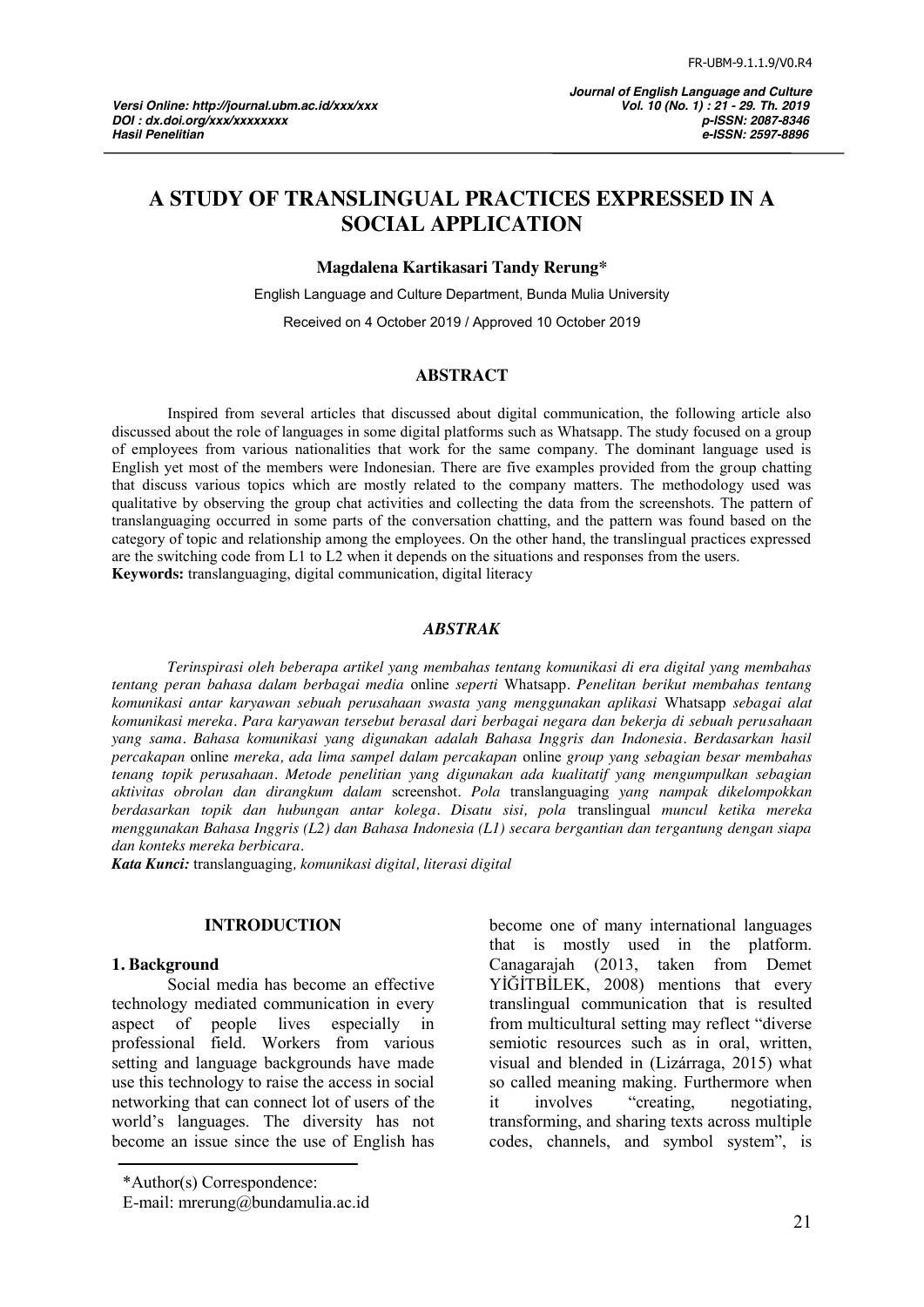further called as "emergent translinguals". Areas where they share the meaning is reffered as "conctact zones" (Pratt, 1991; cf. Canagarajah, 2002 taken from Lizárraga et al. 2015).

Social networking sites have been examined as productive sites that accommodate participants from many identities. Lam (2008) for example, examines the important role that language plays in computer mediated where mixture of language and cultures are integrated as long as the communication clearly delivered. This pattern of language is called "hybridization of language".

A case study investigated by You (2011, taken from Brooke, 2015), who found out that young workers used mixed a variety of Chinese and English codes to create a "domestic diaspora" community. They used nonstandard, abbreviated, and colloquial English forms which reflected in their language communication to create informal, relaxed personae, in sharp contrast to their formal professional selves. Lam (2000, taken from Brooke, 2015) mentions it as " textual identity".

Another platform that has a function as a communication tool is Whatsapp application. It connects people from based on mobile smartphone list of contacts. One feature equipped in the app is called "Whatsapp group" where members of this group are gathered by one or more admin for different purposes. Many companies use the facility to keep communicating even though they are separated in time and places. One of many benefits from this app is that every member has the access to communicate their ideas or responding others. It is fast and effective also very helpful whenever they need to discuss some issues and need quick responses from other members. Professional workers that use Whatsapp application is required to be able understand the messages and in some features can specifically reply directly based on what the previous users discuss. This conversation-based application then creates a speaking environment that demand each user to express their thought efficiently and practically and if possible short yet clearly explained form of language. In a blending culture context, English is used as a medium conversation. Members who derived from various background of language mostly express in mixed languages to express their ideas. Translingual phenomena may appear among their language communication in their daily activities. Interestingly, even though members may use their local language inserted in English expressions, other member may still able to respond the meaning. It happens in one company that around 30 members joined in Whatsapp Group. The situations require each of the member understand and responding to the chat. Samples of their conversation will be part of discussion in this paper. As for Whatsapp platform below are some reasons why it is being used by global citizens as part of the digital communication.

Most-popular messaging apps around the world (Android)





The above graphic dates from the beginning of 2019, with WhatsApp user numbers figured at 1.5 billion (a figure that dates back to late-2017). We can see clearly that WhatsApp is one of the world's top apps. Since the 2018 edition of this same report, it has pulled ahead of Facebook Messenger, making it the biggest app in the world outside of the seemingly untouchable Facebook and YouTube.

The image below shows the mostpopular messaging apps around the world, based on their rank in the Google Play Store –

*Journal of English Language and Culture Hasil Penelitian e-ISSN: 2597-8896*

<sup>\*</sup>Author(s) Correspondence:

E-mail: mrerung@bundamulia.ac.id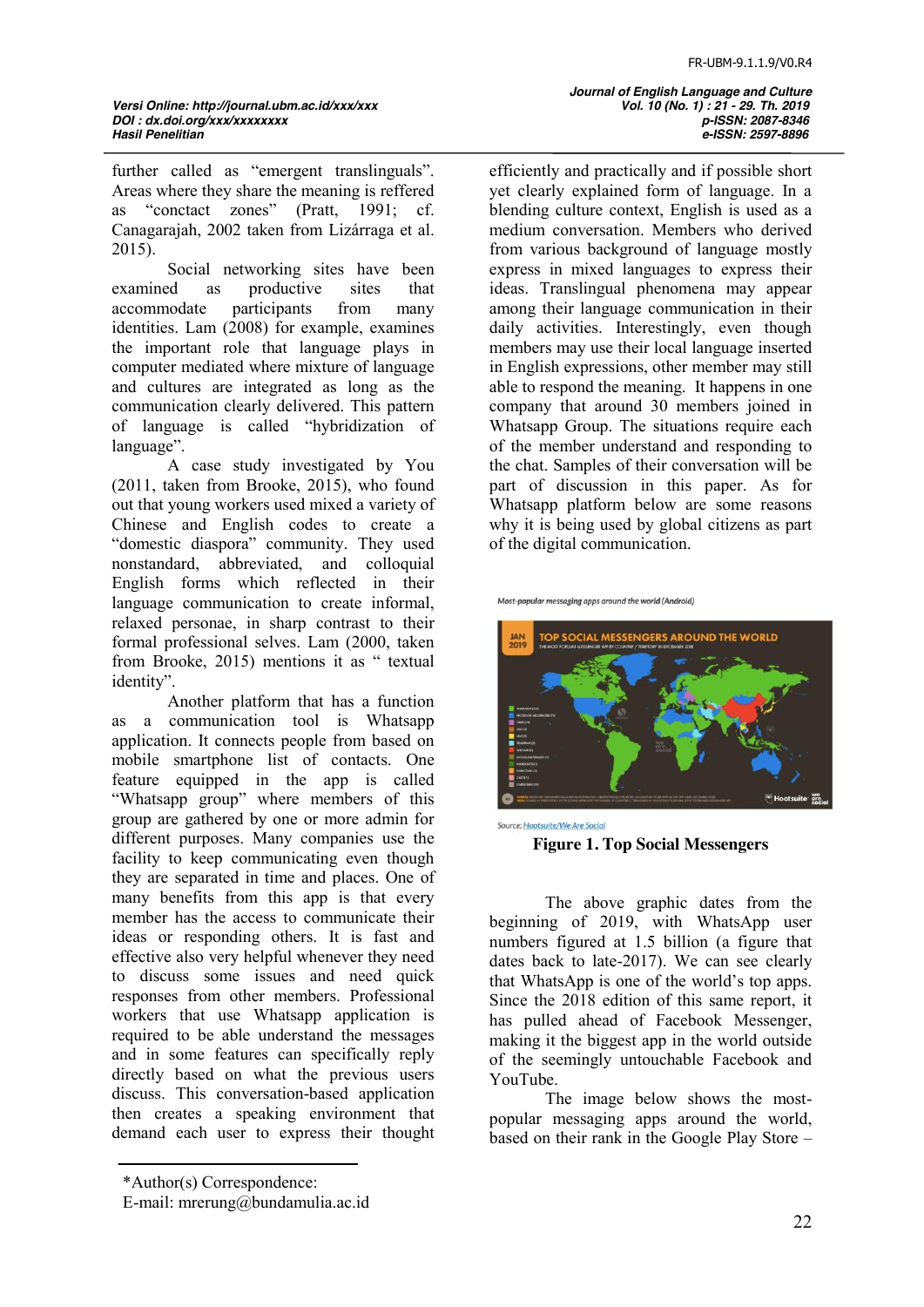*Journal of English Language and Culture Hasil Penelitian e-ISSN: 2597-8896*

ergo pertaining to Android devices. As is clear by the swathes of green (similar to that used in the WhatsApp livery) WhatsApp is the dominant messaging app around the world. According to these figures, WhatsApp misses

out on the top spot in only a handful countries (though these include notable markets such as the US, Australia and much of Asia).

### WhatsApp userbase: global



Source: Hootsuite/We Are Social



Furthermore the following paper to examine a group of Whatsapp chatting platform that use multiple linguistic codes and semiotic resources through the theoretical concept of translingualism. It adopts a qualitative study approach.

## **2. Translingual Setting and Digital Communication**

Since English used variously in different settings and context, it comes into various types of Englishes namely world Englishes, International English and English as Lingua France. The language itself has integrated into a hybrid language however it is can not be called as translingualism since they have their own limitations. (Jain, 2014, cited

\*Author(s) Correspondence:

from Yiğitbilek, 2018). Translingual approach focuses on the mixtures of linguistic features within one or among more languages. It is the act of building a bridge among the language ability a person has or can have. Therefore, every translingual writer has their own freedom to express their languages in multiple verbal systems (Kellman, 1996, p. 164, cited from Yiğitbilek, 2018). Translingual looks deeper at the understanding of production, circulation, and reception of texts that are always mobile; that draw from diverse languages, symbol systems, and modalities of communication furthermore it is better to try for competence in a repertoire of codes and discourses (Canagarajah, 2006, cited from Yiğitbilek, 2018).

E-mail: mrerung@bundamulia.ac.id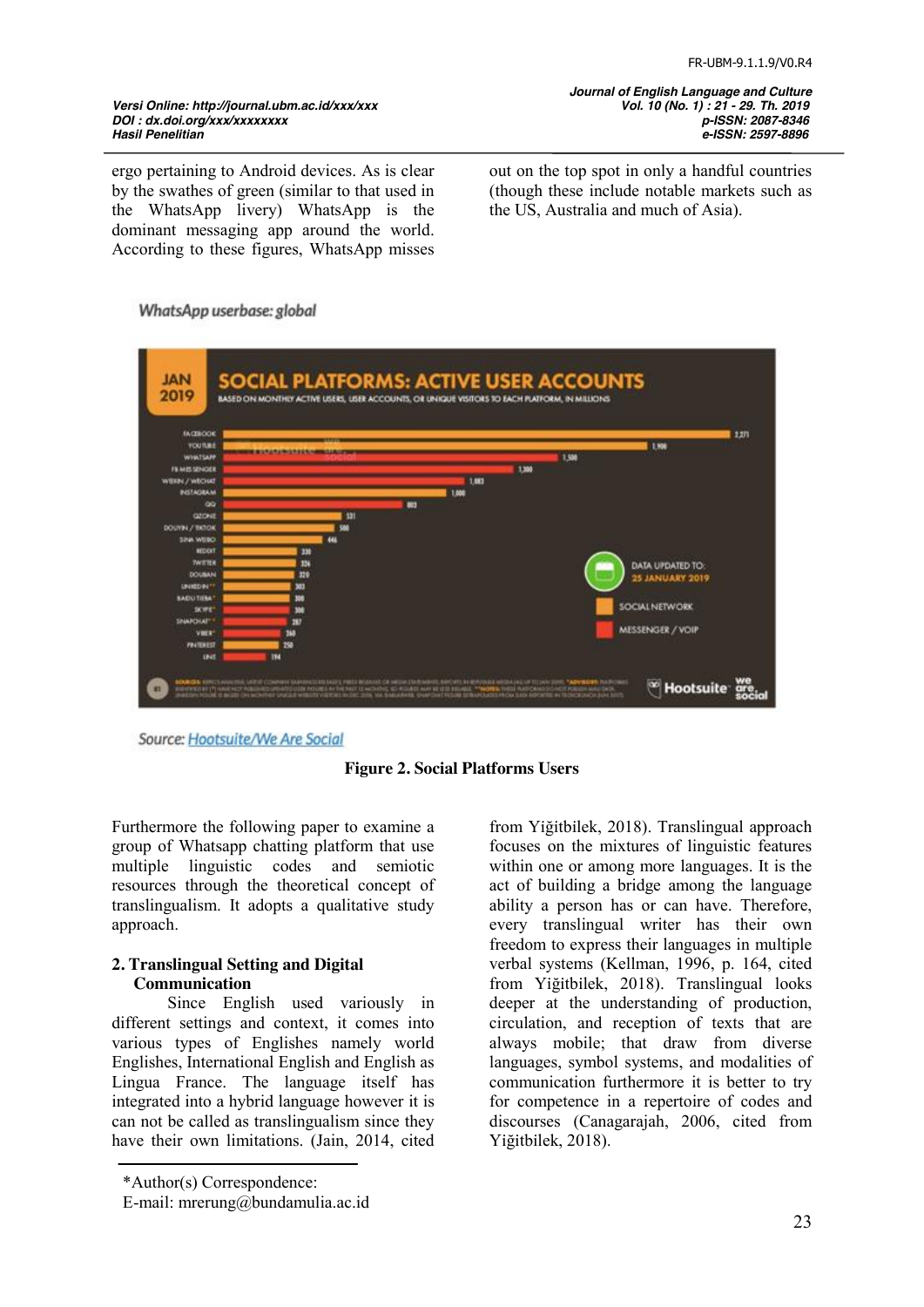On the other hand, the concept of biand multilingualism being conceptualized as a separate system and multilingual speakers as double or parallel monolinguals. These concepts have been increasingly challenged lately as a 'complex of specific semiotic resources (Blommaert, 2010, cited from Brooke, 2015) based on their selection in order to accomplish their communicative goals. Furthermore the concept of translanguaging emerged which challenge both "the boundaries" around languages" (Cresse  $\&$  Blackledge, 2010, cited from Brooke, 2015) and the "essentialist restrictions viewing from "multilingualism theories" (Androutsopoulos, 2013, cited from Brooke, 2015). Canagarajah shows an example for a variation on English, as well. In his study (2013, p. 498-499 citedfrom Yiğitbilek, 2015) students in India change the usage of in-on. While writing, they seem to be constantly (Albawardi, 2018) writing "I'm in the bus". Although teachers keep correcting students, this usage does not seem to change. Then students are asked why they use this preposition, they explain that as India is a crowded country it is quite normal for anyone to be literally "on the bus". Therefore, students use 'in' to state exactly where they are (Global Englishes). In this particular case, it is not necessary and even confusing to use the right preposition. As readers, by negotiating the purposes of the writers, the meaning is made mutually and students are able to use their Englishes.

Taken from the writer's previous research, during the writing preparation most students use Bahasa Indonesia as their freewriting and outlining, which in this case helped them to generate their ideas without wasting their time in putting into English. As the result the L1 did not affect their L2 production since they can write in English form better. Therefore, the use of L1 only applied during their pre-writing activities. Translingual writers use the strategies to communicate their ideas to help them not only improving their written language but also in many other aspects. The technology and the move from page to screen have altered the way people use language; new literacies are

 *Journal of English Language and Culture Hasil Penelitian e-ISSN: 2597-8896*

emerging as people produce, write, visualize and navigate language in new ways (Synder, 1998). One of the writing product that often used is through the chatting online platform. As mentioned earlier that Whatsapp is one among many other online media used in communication. The computer-mediated communication as "communication that takes place between human beings via the instrumentality of computers" (Herring, 1996b, p. 1 taken from Albawardi, 2018) emphasizing that people use language online differently according to different situations and purposes.

A study about code switching by Warschauer et al. (2002, cited from Albawardi, 2018) investigates the impact of English on the Arabic language promoted by the Internet users. The study examines the use of English and Arabic by Egyptian participants online and concludes that in formal situations using emails, English is used, whereas Romanized Arabic (Arabish) is used in interpersonal communication in emails and online chats. Furthermore, result shows that the representation of different Arabic dialects in written online interaction has attracted the attention of other researchers. Some online users like to reveal their dialect, and hence origin, whilst interacting with others online. Research approaches that uses text and some other supporting materials in communicating in internet categorized as *multimodal* approach which is defined by Barton and Lee (2013, cited from Albawardi, 2018) as "modes or semiotic modes as systems or resources that people draw upon for meaning making". Various interpretation would be depending on person once they relate between text and images or vice versa. Here the semiotic modes can be used varied. The shift to the visual has accelerated as literacies have moved into the digital world. The change from text provides from pages to screen has change perspective and the way people think. Users typically have access to a range of semiotic resources to select from depending on the meanings they want to make and the social relationships they want to construct.

<sup>\*</sup>Author(s) Correspondence:

E-mail: mrerung@bundamulia.ac.id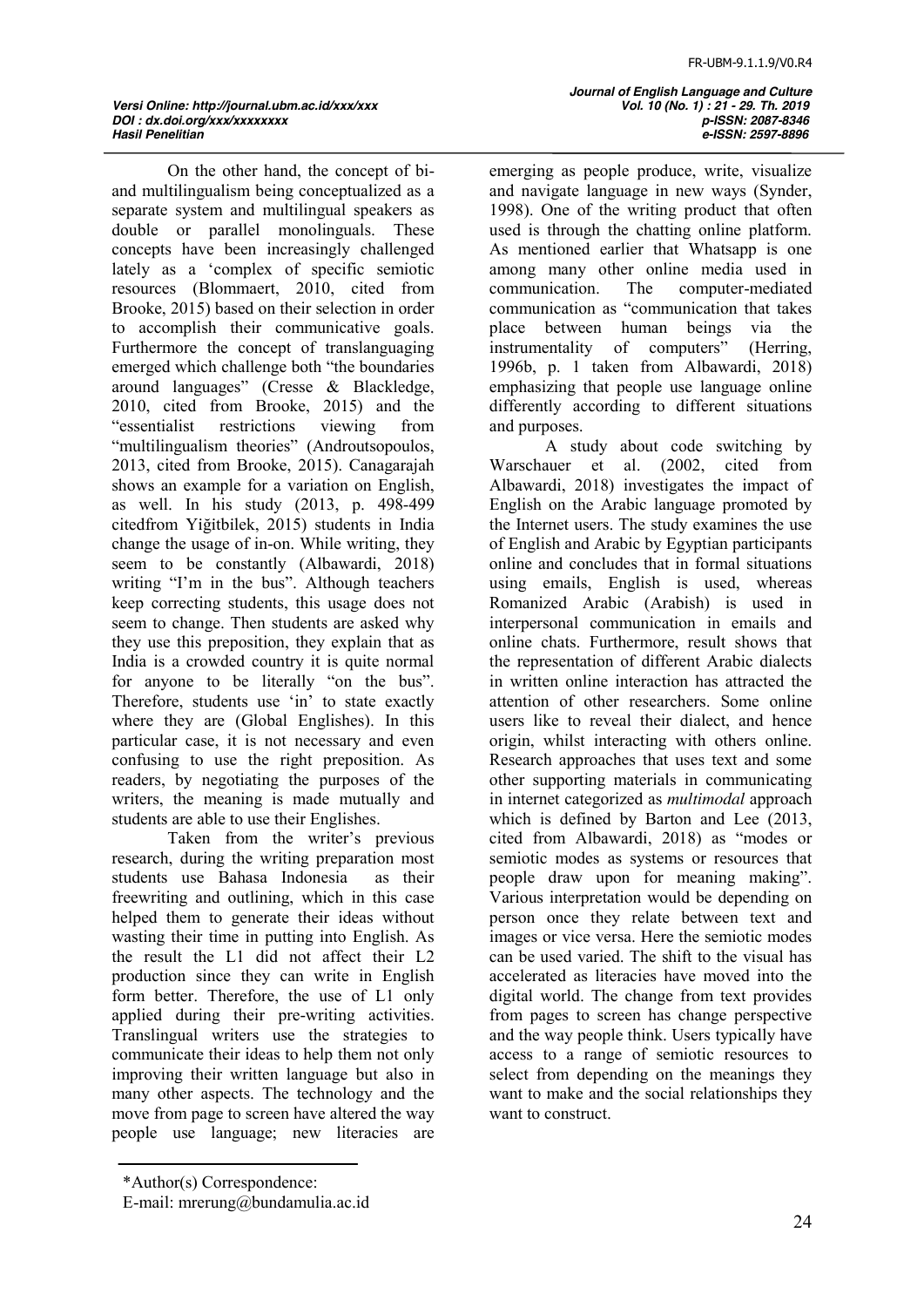# *Versi Online: http://journal.ubm.ac.id/xxx/xxx Vol. 10 (No. 1) : 21 - 29. Th. 2019 DOI : dx.doi.org/xxx/xxxxxxxxxxxxxx*<br>Hasil Penelitian

Kress (2003, cited from Albawardi, 2018) to argue that digital technologies have ushered in a new kind of literacy, one that is less focused on 'encoding' and 'decoding' words, and more on "designing" texts and interactions using a variety of semiotic resources.

### **RESEARCH METHODOLOGY**

The methodological tools for this study are designed to explore what the participants are doing online, followed by analysis of a sample of their online interaction in WhatsApp. The study relies on self-report methods of data collection as well as samples of participants' online interaction. The study also selects specific examples from the samples to conduct a close discourse analysis that focuses on the integration between social, technological and linguistic aspects.

This study adopts a qualitative design by collecting data based on a Whatsapp group. The name of a company and the participants  *Journal of English Language and Culture Hasil Penelitian e-ISSN: 2597-8896*

involved are hidden as well. Furthermore, there are 50 participants involving in the group discussions yet more less 10 of them are quiet active in daily chats. The data collection used is by collecting the screen captures relating with the semiotic code exchanging especially when they are discussing some topics. Language mixed are mostly Indonesia since most of the users are from there. However. there are other users come from countries such India, Singapore, USA, and so on. The group also consists of various positions and divisions.

### **FINDINGS AND DISCUSSION**

Based on the findings, some translanguaing occur in the text below. From the first example below, it can be seen how they express their attention to a member who just lost his parent. Below are the expressions from other users.



**Figure 3. Result 1**

<sup>\*</sup>Author(s) Correspondence:

E-mail: mrerung@bundamulia.ac.id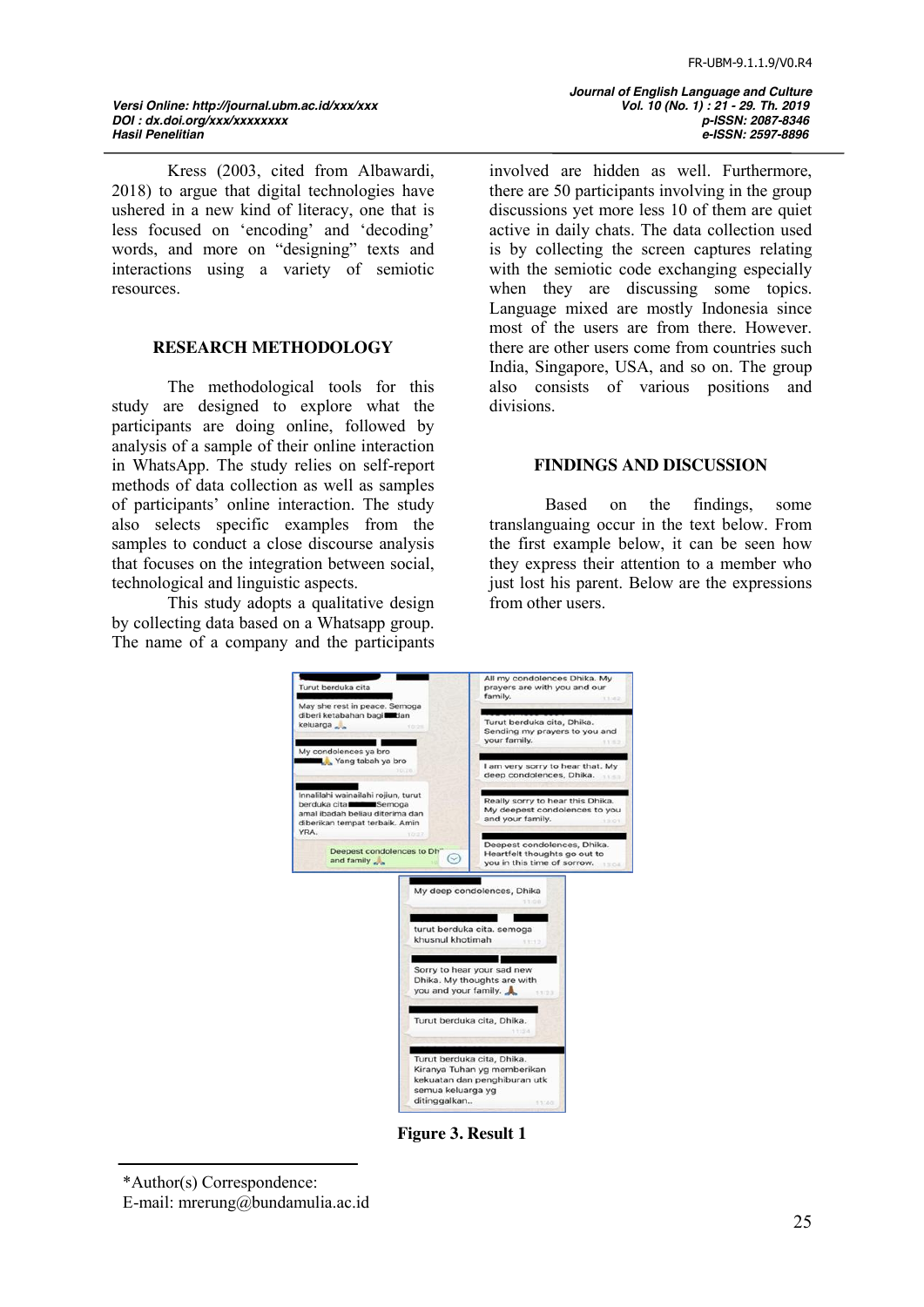The result shows that some expressions are stated in L1 as follows:

- *turut berdukacita*
- *semoga diberi ketabahan bagi.. dan keluarga*
- *yang tabah ya bro*
- *semoga amal ibadah beliau diterima dan diberikan tempat terbaik.*
- *semoga khusnul khotimah*
- *kiranya Tuhan memberian keuatan….*

And for the L2 expressions stated as follows;

- *may she rest in peace*
- *my condolences ya bro*
- *deepest condolences*
- *all my condolences. My prayers are with you and our family*
- *sending my prayers to you and your family*
- *I am very sorry to hear that. My deep condolences…*
- *Really sorry to hear this..,My deepest condolences to you and your family*
- *Deepest condolences,.. heartfelt thoughts go out to you in this time of sorrow*
- *Sorry to hear your sad news. My thoughts are with you and your family*

Based on the expressions stated, senders who are Indonesian use mixed codes or few of them sent it in L1. On the other hand, users from English-speaking countries fully used English. Some patterns that can be seen here is, the variation use of language especially when it comes to express some religious statements such as prayers. Indonesian usually use the word *tabah* in which probably an uncommon expression in English. Whereas those who use English, stated it as *sending prayers; heartfelt and thought goes with you* which best expressed for sending the attention. The other examples such as *turut berduka* may have similar expression with *deep(est) condolences.* There are some other expressions in Arabic, like *Innalilahi wainailahi rojiun* and *khusnul khotimah* which are the expressions of very

specific prayers for Moslem to send condolences.

Next is the second example taken from a conversation discussing about a certain incident that got to one of the employee. An employee sent an image explained the current condition. Another employee responded directly, below is the chatting conversation.



**Figure 4. Result 2**

The response shown that the employee showed her concern toward the incident, as a fast response she asked whether her colleagues got bad injured or not. The situation persuade her to send her reply spontaneously therefore it can be seen that she used L1 that states her concern *"aduh..sakit ga, dit?"* and switched to L2 for the rest of statement. This might be, that part she remembered a safety procedure once a person got an injury. The safety procedure that includes medication usually listed in English, which probably explain that she switched to L2 once she asked the second question that is *"any medication applied already?"*

The following example discusses about how they contact a client form to get further information, there were three employees involved in the chat, one of them is a native English and the rest are Indonesian. Below are the chatting samples.

<sup>\*</sup>Author(s) Correspondence:

E-mail: mrerung@bundamulia.ac.id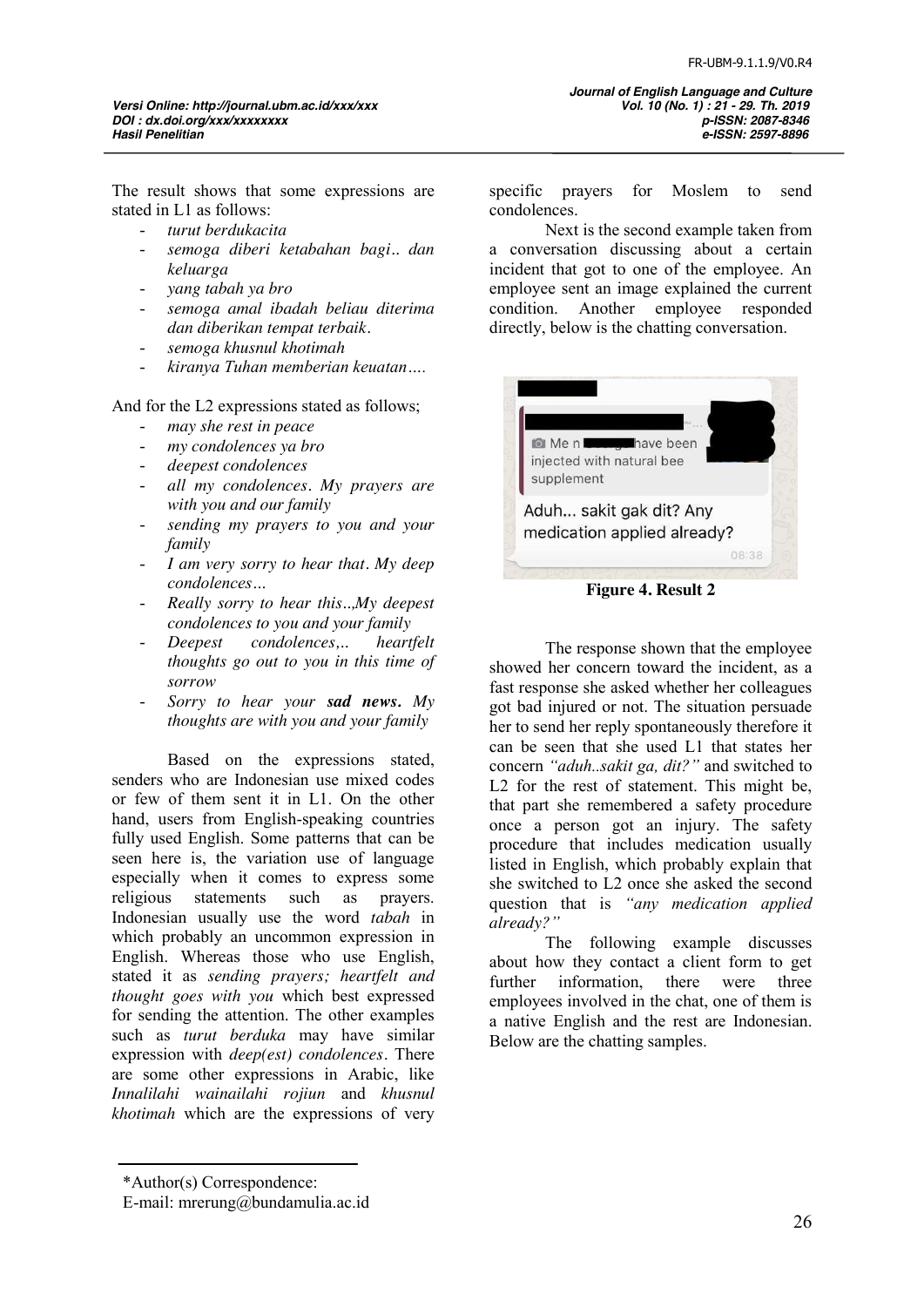*Versi Online: http://journal.ubm.ac.id/xxx/xxx Vol. 10 (No. 1) : 21 - 29. Th. 2019 DOI : dx.doi.org/xxx/xxxxxxxxxxxxxx*<br>Hasil Penelitian



**Figure 5. Result 3**

From result 3, it can be seen that the employees are discussing in L2. Yet, one employee was trying to send a private message to another and in other to do that, this person then typed *"I'll japri you"* after that the discussion continued by talking about this company. Again, at the right side of the picture another employee said *"let me japri you"*. The word *japri (jalur pribadi)* means private message (PM) but instead of using *"I'll PM you"* the user used *japri* which could possibly happen since the other employee that he was chatting with is Indonesian. Therefore they mixed the language with the awareness of the native English involvement in the chat.

| Thank you Glory! Gw japri ya       |       |
|------------------------------------|-------|
| Pak                                | 11:12 |
|                                    |       |
|                                    |       |
|                                    |       |
| Hi guys, is there anyone that have |       |
| the contact of Klasik Beans        |       |
| Cooperative? BRG Incubator Team i  |       |
| Mirza, my friend has contact in    |       |
| Baraka Nusantara, mirip Klasik     |       |
| juga, lokasi di lombok utara       |       |
|                                    | 12:32 |
|                                    |       |
| Are u interested?<br>12:32         |       |

**Figure 6. Result 4**

\*Author(s) Correspondence: E-mail: mrerung@bundamulia.ac.id  *Journal of English Language and Culture Hasil Penelitian e-ISSN: 2597-8896*

Result 4 above also shows the mixedlanguage used by the employees. It seems whenever they aware if they chat to other Indonesian, mixed code would be the preferences.

Furthermore, the following text was discussing about an event that requires all the members to share their meal preferences. Most of the meal suggested were Indonesian food while the rest from various countries.

|                                                                | 4.<br>sliced fruit                     |
|----------------------------------------------------------------|----------------------------------------|
| Below is what we have so far,                                  | with spicy dressing aka rujak          |
| please add/change yours to the                                 | 5.I<br>meat                            |
| list. Please be sensitive of                                   | stuffed pancake aka martabak           |
| others when making the plan                                    | asin                                   |
| (e.g no pork, vegetarian food,                                 | 6.<br>siomay                           |
| etc please). This is purely                                    | big salad<br>7. I                      |
| voluntary so whatever works for                                | Fruits<br>8                            |
| you.                                                           | <b>Fried chicken</b><br>9.1            |
| tusion toast x<br>croissant                                    | spring roll                            |
| <b>KFC</b> chicken                                             | 10. Briyani Rice                       |
| bucket.                                                        | 11. Gorengan, fried2an                 |
| 3. <b>dessert</b> box (mix                                     | (apa tuh b ing nya)                    |
| cheese and choco late cake)                                    | Tempe chips,<br>12 <sub>1</sub>        |
| <b>Expression and Second Structure of Fruit</b><br>4.1         | kentang mustofa                        |
| with spicy dressing aka rujak                                  | pezzo pizza<br>13 —                    |
| 5.1<br>meat<br>the contract of the contract of the contract of |                                        |
| stuffed pancake aka martabak                                   | Fried mashed<br>14                     |
| asin                                                           | potatoes                               |
| siomay<br>61                                                   | asinan buah & sayur<br>15 <sub>1</sub> |
| big salad<br>7.                                                |                                        |
| Fruits<br>8.                                                   | Please continue<br>17:1                |
|                                                                |                                        |

**Figure 7. Result 5**

Based on the previous tables, it can be seen that many of the meal were expressed in English, however they keep putting the translated version in L1 just in case the English version was confusing such as:

- *sliced fruit with spicy dressing aka rujak*
- *meat stuffed pancake aka martabak asin*
- *gorengan, fried2an*
- *tempe chips*
- *asinan buah & sayur*

Even though the translated version is literally translated, they still insert the Indonesian version. In fact, they tried to make a silly translation about *gorengan* which is translated by using English-Indonesian plural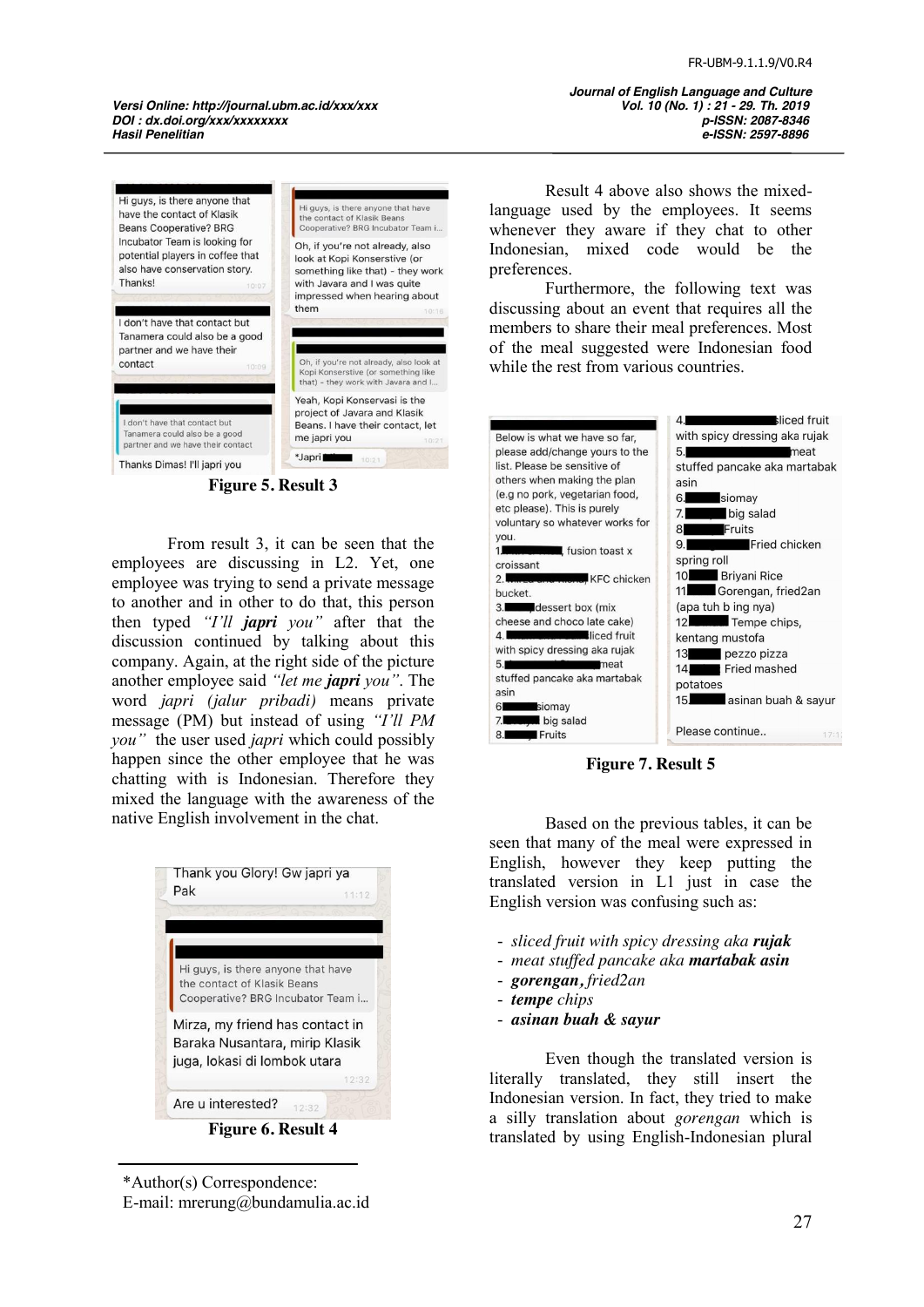# *Versi Online: http://journal.ubm.ac.id/xxx/xxx Vol. 10 (No. 1) : 21 - 29. Th. 2019 DOI : dx.doi.org/xxx/xxxxxxxx p-ISSN: 2087-8346*

form *fried2an*. This may explain that Indonesian still preferred Indonesian when it comes to explaining food name since translating the name would sound weird in English.

In example 5, it shows a situation where an employee asked someone's presence and asked whether others may have seen this person below is the chat-version.



**Figure 8. Result 6**

If we look closer the chat was started in L2 and once it was responded in L1 the answer was also in L1. The users in this case realize that the person she was chatted is Indonesian therefore the language was shifted spontaneously.

# **CONCLUSION AND SUGGESTION**

Based on findings, there are several types of chatting conversation which is categorized as follows:

- 1. Topics were varied, yet it was not only discussing about company matters but also personal matter like a loss of a family member of an employee.
- 2. Relationship among employees are quite close since there is one case where an incident happened and the reaction was quiet fast and concern.

From the perspective of translanguaging, the switching code occurred based on the following patterns:

- 1. The L2 is mostly used when a user started the chat conversation yet responded in L1 once the response was also Indonesian.
- 2. L1 is used when users express in a very specific situations and for example religious content or types of specific names which do not have the similar expressions in L2
- 3. Mixed of L1 and L2 used in the forum such as *I'll japri you* to reach an effective and clearer communication among users.

Based on the following patterns, it can be seen that translingual practices occur to get an effective communication and switching codes does not become the problem in the group even though there are some members from various countries.

### **REFERENCES**

- Albawardi, A. H. (2018). Digital Literacy Practices of Saudi Female University Students. *University of Reading*.
- Brooke, R. S. (2015). "I am what I am": multilingual identity and digital translanguaging. *Language Learning & Technology*, 69-87.
- Demet YIĞİTBİLEK1, I. G. (2018). Translingual Approach to Teaching Writing and Corrective Feedback. *International Journal of Media Culture and Literature*, 67 - 78.
- Lizárraga, J. R. (2015). Translingual Literacies in a Social Media Age: Lessons Learned from Youth's Transnational Communication Online. *Multilingual Learners and Academic Literacies*, 105.

<sup>\*</sup>Author(s) Correspondence:

E-mail: mrerung@bundamulia.ac.id